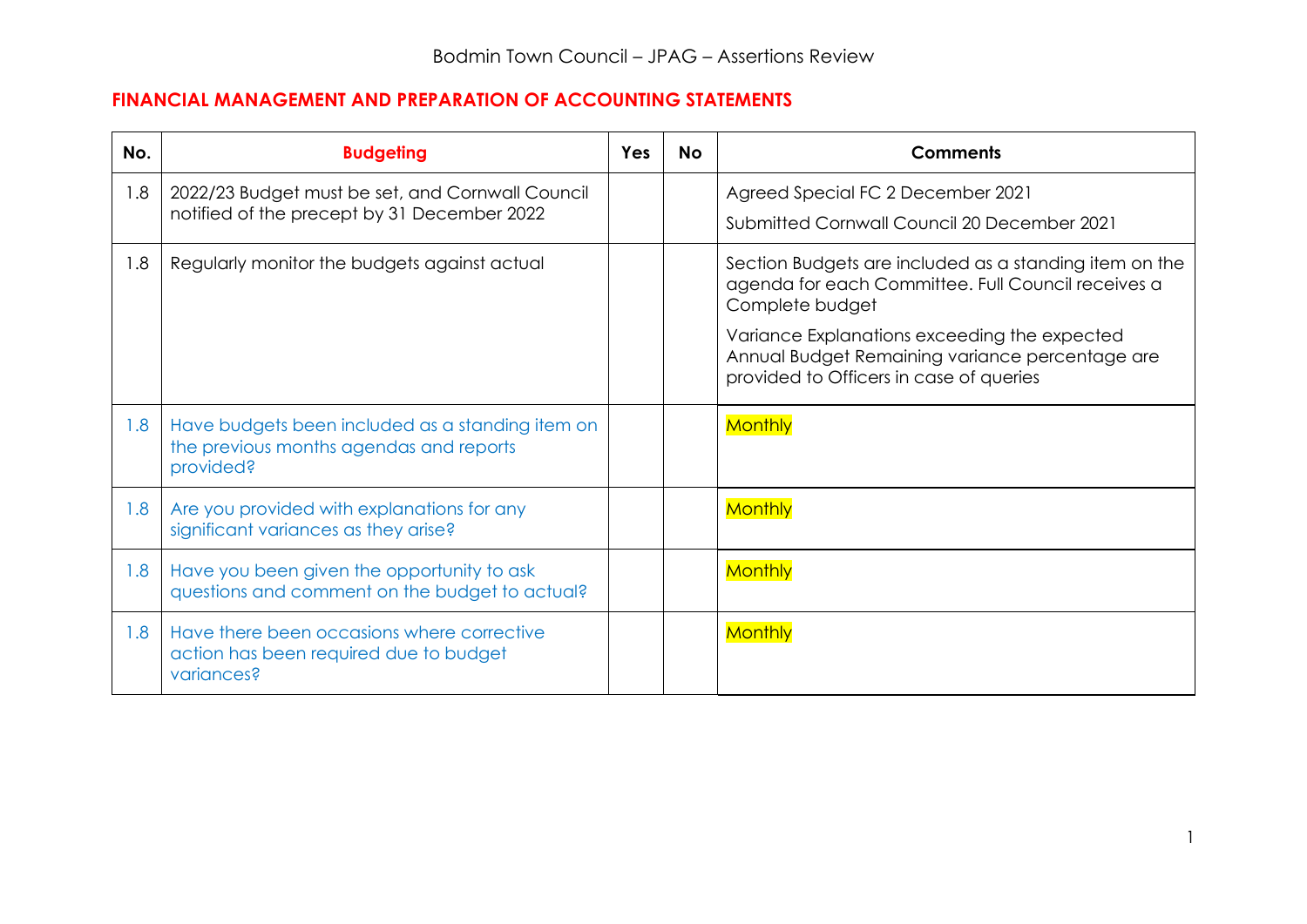# Bodmin Town Council – JPAG – Assertions Review

| <b>Any Other Councillor Comments</b> |  | <b>Internal Auditors (Councillors)</b> |                  |             |
|--------------------------------------|--|----------------------------------------|------------------|-------------|
|                                      |  | <b>Print</b>                           | <b>Signature</b> | <b>Date</b> |
|                                      |  | . .                                    |                  |             |
|                                      |  | 2.                                     |                  |             |
|                                      |  |                                        |                  |             |

| No. | <b>Accounting Records and Supporting Documents</b>                                                                    | <b>Yes</b> | <b>No</b> | <b>Comments</b>                                 |  |
|-----|-----------------------------------------------------------------------------------------------------------------------|------------|-----------|-------------------------------------------------|--|
| 1.9 | The Council has appointed a proper officer the<br>(Responsible Finance Officer) whom is:                              |            |           | <b>Annually April</b>                           |  |
|     | Appointed the section 151 officer<br>٠<br>responsible for the administration of the<br>$\bullet$<br>financial affairs |            |           |                                                 |  |
|     | <b>Any Other Councillor Comments</b>                                                                                  |            |           | <b>Internal Auditors (Councillors)</b>          |  |
|     |                                                                                                                       |            |           | <b>Print</b><br><b>Signature</b><br><b>Date</b> |  |
|     |                                                                                                                       |            |           | -1.                                             |  |
|     |                                                                                                                       |            |           | 2.                                              |  |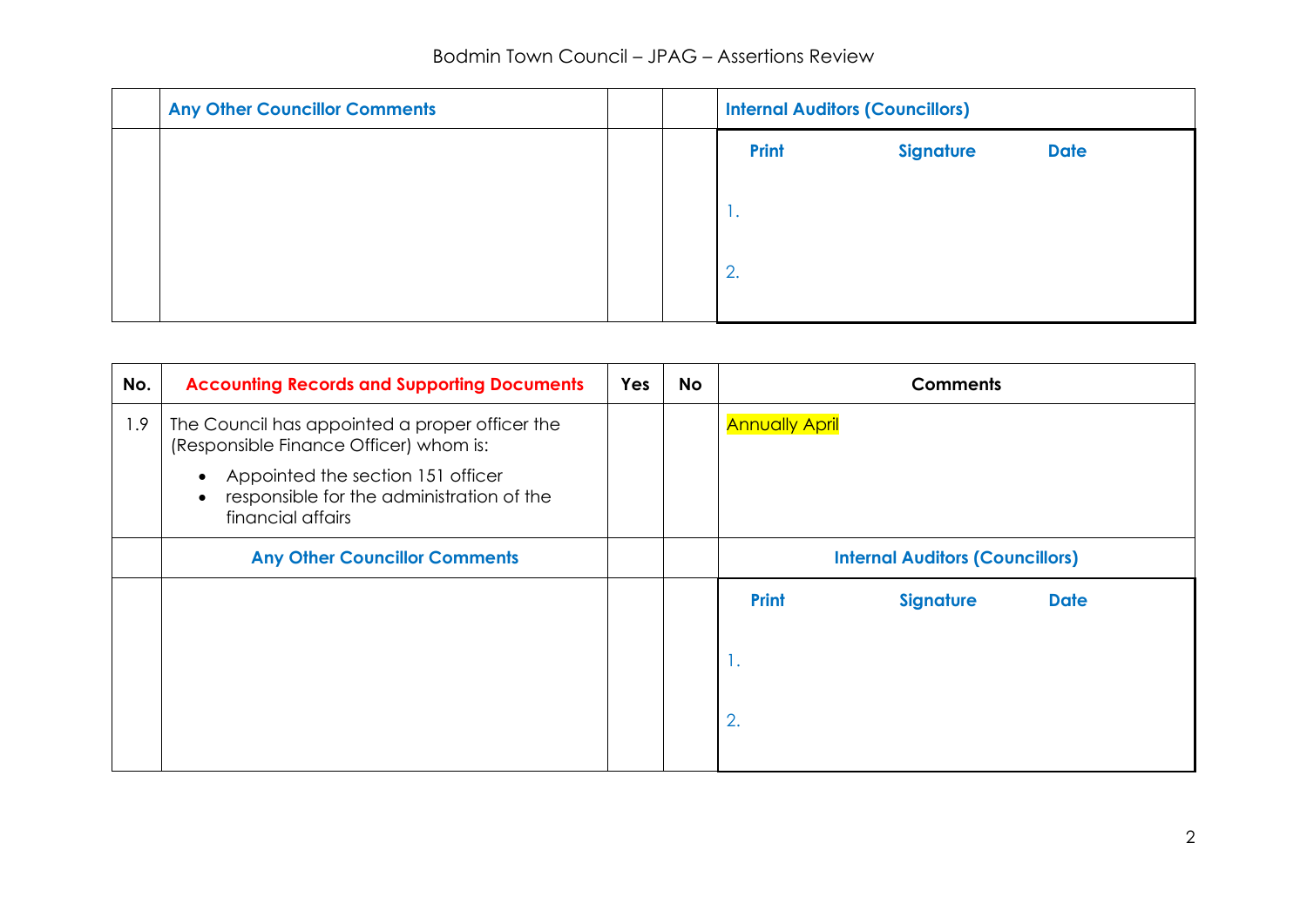| No.  | <b>Bank Reconciliation</b>                                                                                                     | <b>Yes</b> | <b>No</b> | <b>Comments</b> |
|------|--------------------------------------------------------------------------------------------------------------------------------|------------|-----------|-----------------|
| 1.10 | Has the Bank Reconciliation been completed for<br>the previous month-end? If 'No', how many months<br>have not been completed? |            |           | <b>Monthly</b>  |
|      | Account 1) Current Account - 21117017 (Weekly)                                                                                 |            |           |                 |
|      | Account 2) Card Terminal - 51388122 (Monthly)                                                                                  |            |           |                 |
|      | Account 3) Money Master - 21117025 (Monthly)                                                                                   |            |           |                 |
|      | Account 4) Museum Money Master - 51405837<br>(Quarterly)                                                                       |            |           |                 |
|      | Assuming the Bank Reconciliation is current                                                                                    |            |           |                 |
| 1.10 | Does the 'Balance' figure on the Reconciliation<br>equal the balance figure on the Bank Statement?                             |            |           | <b>Monthly</b>  |
|      | Account 1) Current Account - 21117017                                                                                          |            |           |                 |
|      | Account 2) Card Terminal - 51388122                                                                                            |            |           |                 |
|      | Account 3) Money Master - 21117025                                                                                             |            |           |                 |
|      | Account 4) Museum Money Master - 51405837                                                                                      |            |           |                 |
| 1.10 | Are any differences explained?                                                                                                 |            |           |                 |
|      | Such as bank errors or omissions, consider timing<br>differences.                                                              |            |           |                 |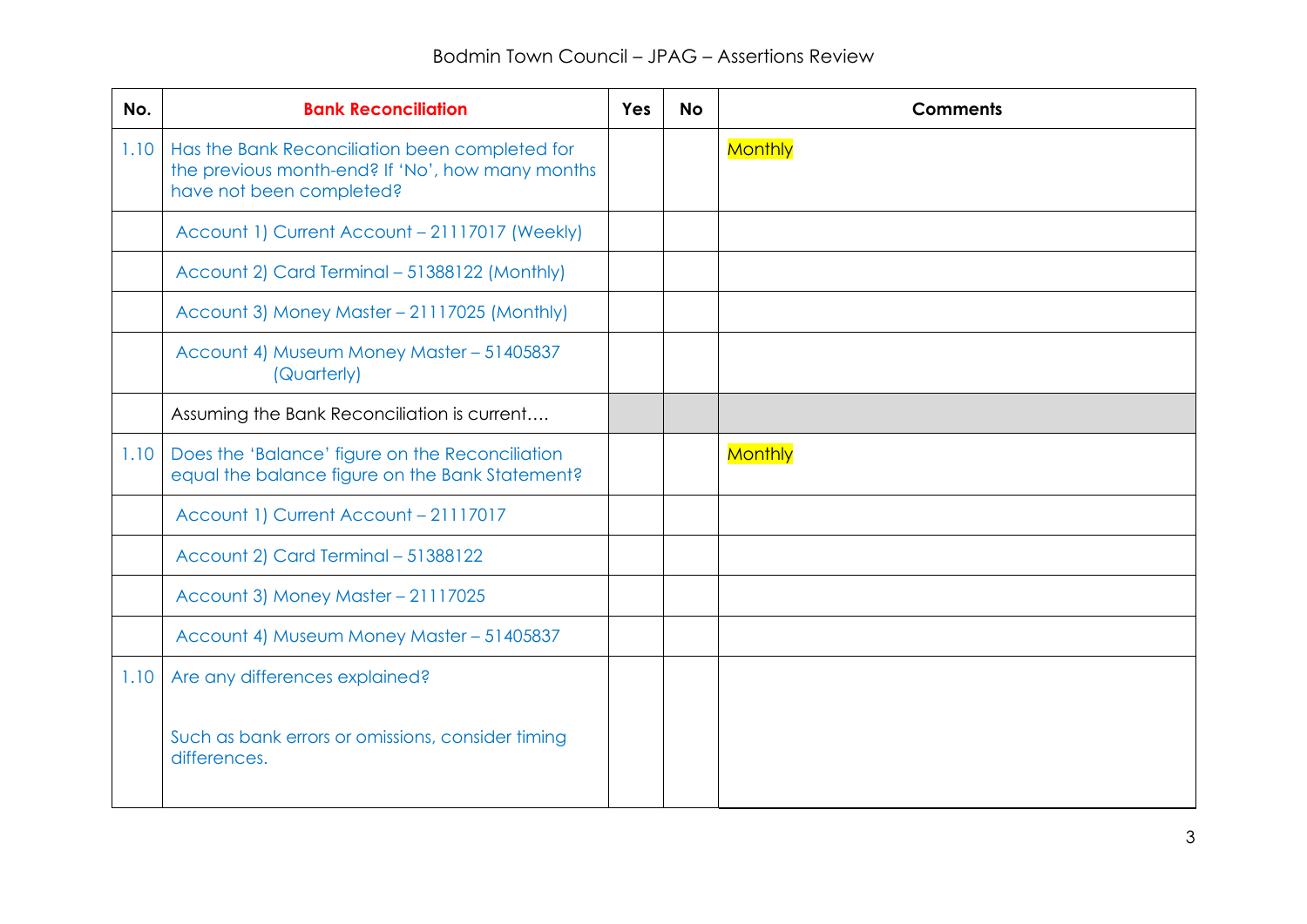| 1.10 | Please ensure these are checked at year end - 31<br>March. |  | <b>Annually April</b> |                          |             |
|------|------------------------------------------------------------|--|-----------------------|--------------------------|-------------|
|      | <b>Any Other Councillor Comments</b>                       |  |                       | <b>Internal Auditors</b> |             |
|      |                                                            |  | <b>Print</b>          | <b>Signature</b>         | <b>Date</b> |
|      |                                                            |  | -1.                   |                          |             |
|      |                                                            |  | 2.                    |                          |             |

| No.  | <b>Investments</b>                                             | Yes | <b>No</b> | <b>Comments</b>                                                                                                                                                                               |
|------|----------------------------------------------------------------|-----|-----------|-----------------------------------------------------------------------------------------------------------------------------------------------------------------------------------------------|
| 1.11 | Annually review and approve the investment<br>strategy         |     |           | HSBC Premier Investment Management Service is<br>qualified in investment management.                                                                                                          |
|      | Ensure that the investment funds are properly<br>managed.      |     |           | HSBC provide an annual performance update on the<br>investment to members each year.                                                                                                          |
|      |                                                                |     |           | In October 2018 a review of the Councils Risk Appetite<br>was carried out by HSBC, and it was found that the<br>current portfolio was the correct risk profile. (amend<br>after Feb 2022 P&R) |
| 1.11 | HSBC provide a short-term investment service -<br>Money Market |     |           | The Council uses this service to investment funds in two<br><i>ways</i>                                                                                                                       |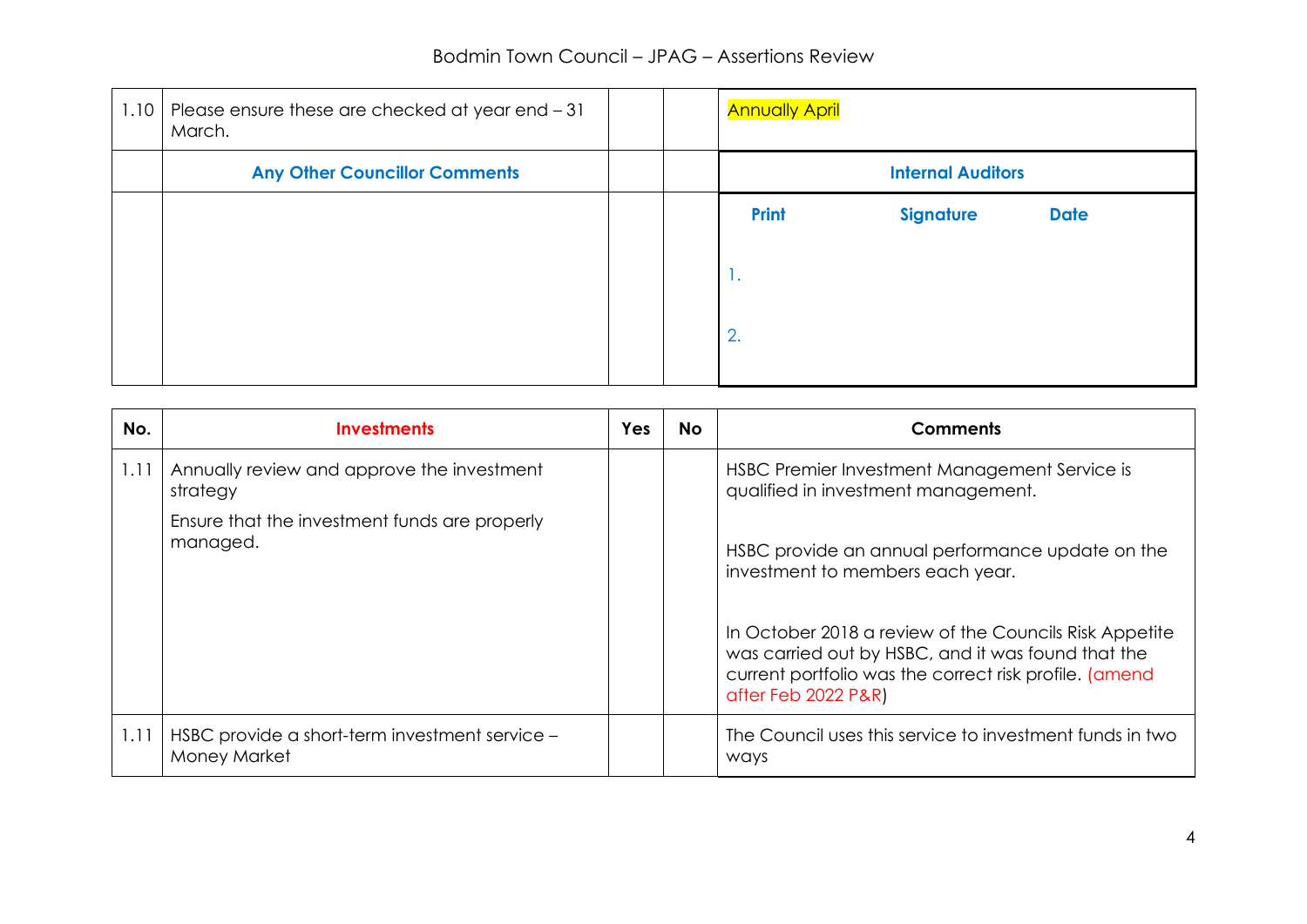|      |                                                                                                                                                                                                                            |  | 30-day investment- to be returned prior to<br>Schedules payments. (Ensuring funds available<br>to meet Council liabilities)<br>3 Month – higher interest rate on funds invested.<br>$\overline{a}$<br>(Funds not required immediately) |
|------|----------------------------------------------------------------------------------------------------------------------------------------------------------------------------------------------------------------------------|--|----------------------------------------------------------------------------------------------------------------------------------------------------------------------------------------------------------------------------------------|
| 1.11 | Does the monthly investment amount ensure the<br>funds remaining within the Council Money Master<br>Account are sufficient to cover liabilities due?                                                                       |  | Monthly Investment Amount Proposed: £<br>Monthly                                                                                                                                                                                       |
| 1.11 | Do you authorise for the sum above to be invested<br>for 30 days in HSBC Money Market?                                                                                                                                     |  | <b>Monthly</b>                                                                                                                                                                                                                         |
| 1.11 | Does the Quarterly investment amount ensure the<br>funds remaining within the Council Money Master<br>Account and 30 days investment are sufficient to<br>cover liabilities due and any possible emergency<br>expenditure? |  | Quarterly Investment Amount Proposed: £<br>Quarterly                                                                                                                                                                                   |
| 1.11 | Do you authorise for the sum above to be invested<br>for 3 Months in HSBC Money Market?                                                                                                                                    |  | Quarterly                                                                                                                                                                                                                              |
|      | <b>Any Other Councillor Comments</b>                                                                                                                                                                                       |  | <b>Internal Auditors (Councillors)</b>                                                                                                                                                                                                 |
|      |                                                                                                                                                                                                                            |  | <b>Signature</b><br><b>Print</b><br><b>Date</b>                                                                                                                                                                                        |
|      |                                                                                                                                                                                                                            |  | 1.                                                                                                                                                                                                                                     |
|      |                                                                                                                                                                                                                            |  | 2.                                                                                                                                                                                                                                     |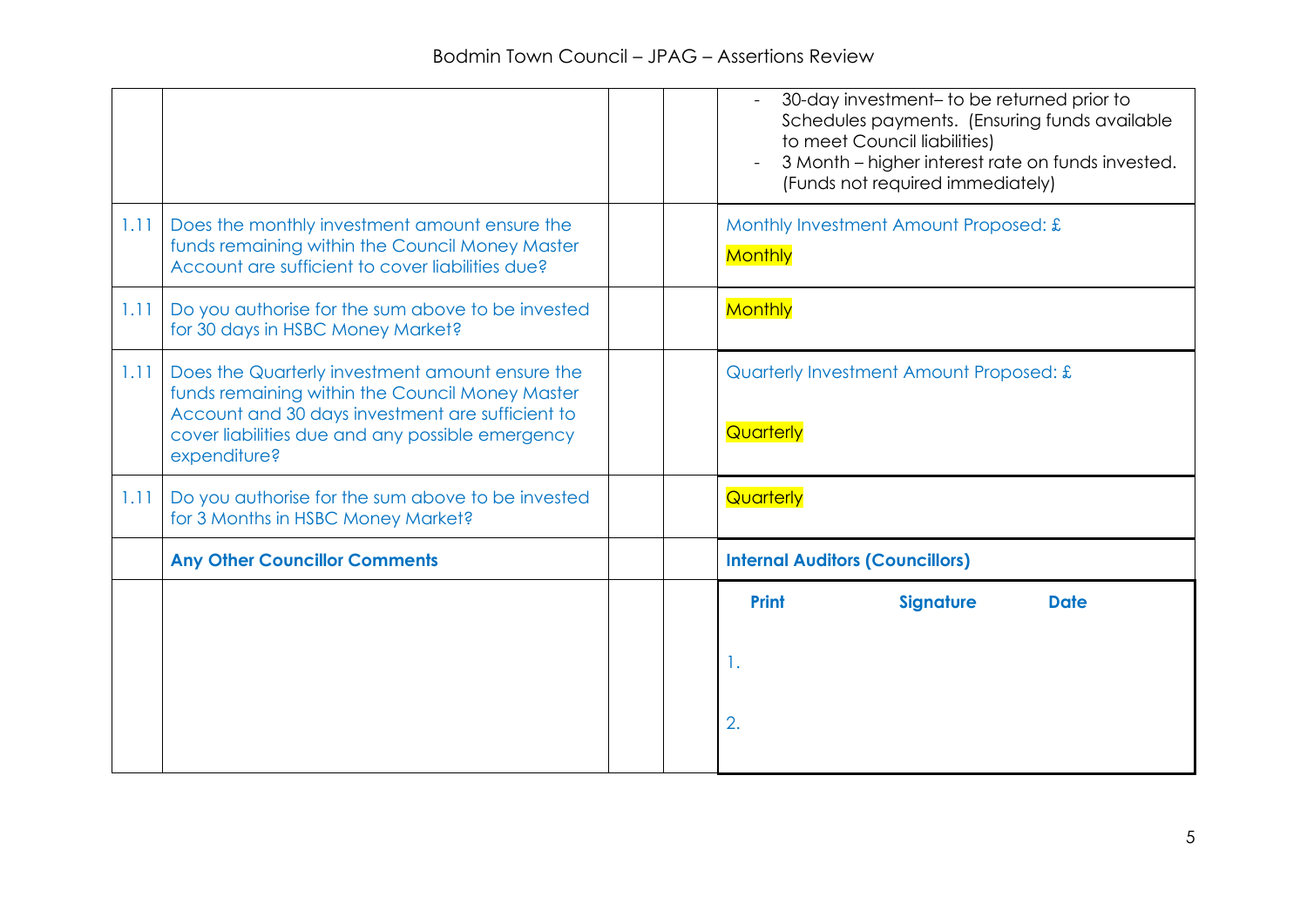| No.                          | <b>Statement of Accounts</b>                                                                                                                    | <b>Yes</b> | <b>No</b> | <b>Comments</b>                                 |
|------------------------------|-------------------------------------------------------------------------------------------------------------------------------------------------|------------|-----------|-------------------------------------------------|
| 1.12<br>1.24<br>1.27         | Are the unaudited AGAR statement of accounts &<br>notice on the website and displayed on notice<br>boards?                                      |            |           | <b>Annually July</b>                            |
| 1.12<br>1.24<br>1.27<br>1.28 | Are the Audited AGAR Statement of Accounts,<br>External Auditor report & notice of conclusion on<br>the website and displayed on notice boards? |            |           | <b>Annually October</b>                         |
|                              | <b>Any Other Councillor Comments</b>                                                                                                            |            |           | <b>Internal Auditors (Councillors)</b>          |
|                              |                                                                                                                                                 |            |           | <b>Print</b><br><b>Signature</b><br><b>Date</b> |
|                              |                                                                                                                                                 |            |           | 1.                                              |
|                              |                                                                                                                                                 |            |           | 2.                                              |
|                              |                                                                                                                                                 |            |           |                                                 |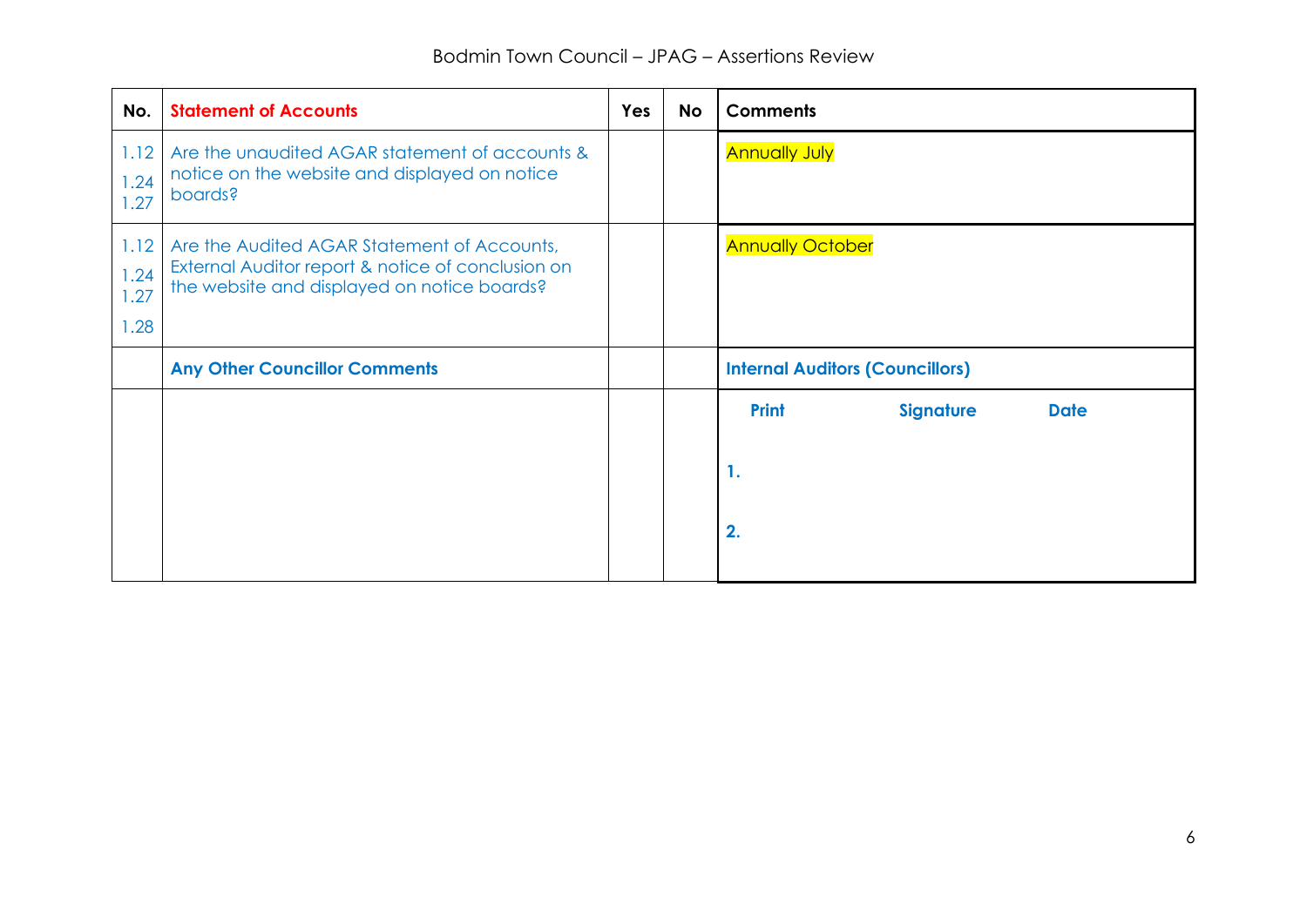| No.  | <b>Reserves</b>                                                                        | <b>Yes</b> | <b>No</b> | <b>Comments</b>                                 |
|------|----------------------------------------------------------------------------------------|------------|-----------|-------------------------------------------------|
| 1.13 | Has the Earmarked reserves update report been<br>provided to P&R?                      |            |           | Quarterly                                       |
| 1.13 | Are the Earmarked reserves held genuine and for<br>intended purposes?                  |            |           | Quarterly                                       |
| 1.13 | Has the General reserves level been reviewed as<br>part of the Budget Setting process? |            |           | <b>Annually January</b>                         |
|      | <b>Any Other Councillor Comments</b>                                                   |            |           | <b>Internal Auditors (Councillors)</b>          |
|      |                                                                                        |            |           | <b>Print</b><br><b>Signature</b><br><b>Date</b> |
|      |                                                                                        |            |           | 1.                                              |
|      |                                                                                        |            |           | 2.                                              |
|      |                                                                                        |            |           |                                                 |

# **INTERNAL CONTROL**

| No.  | <b>Standing Orders and Financial Regulations</b>                                                                                                                                           | Yes | <b>No</b> | <b>Comments</b>                     |
|------|--------------------------------------------------------------------------------------------------------------------------------------------------------------------------------------------|-----|-----------|-------------------------------------|
| 1.14 | Annually review the                                                                                                                                                                        |     |           | These limits are reviewed Annually. |
|      | limit on purchase of goods and services<br>a)<br>above which three quotes should be invited<br>b) higher value above which competitive<br>tenders in sealed envelopes should be<br>invited |     |           | Annually                            |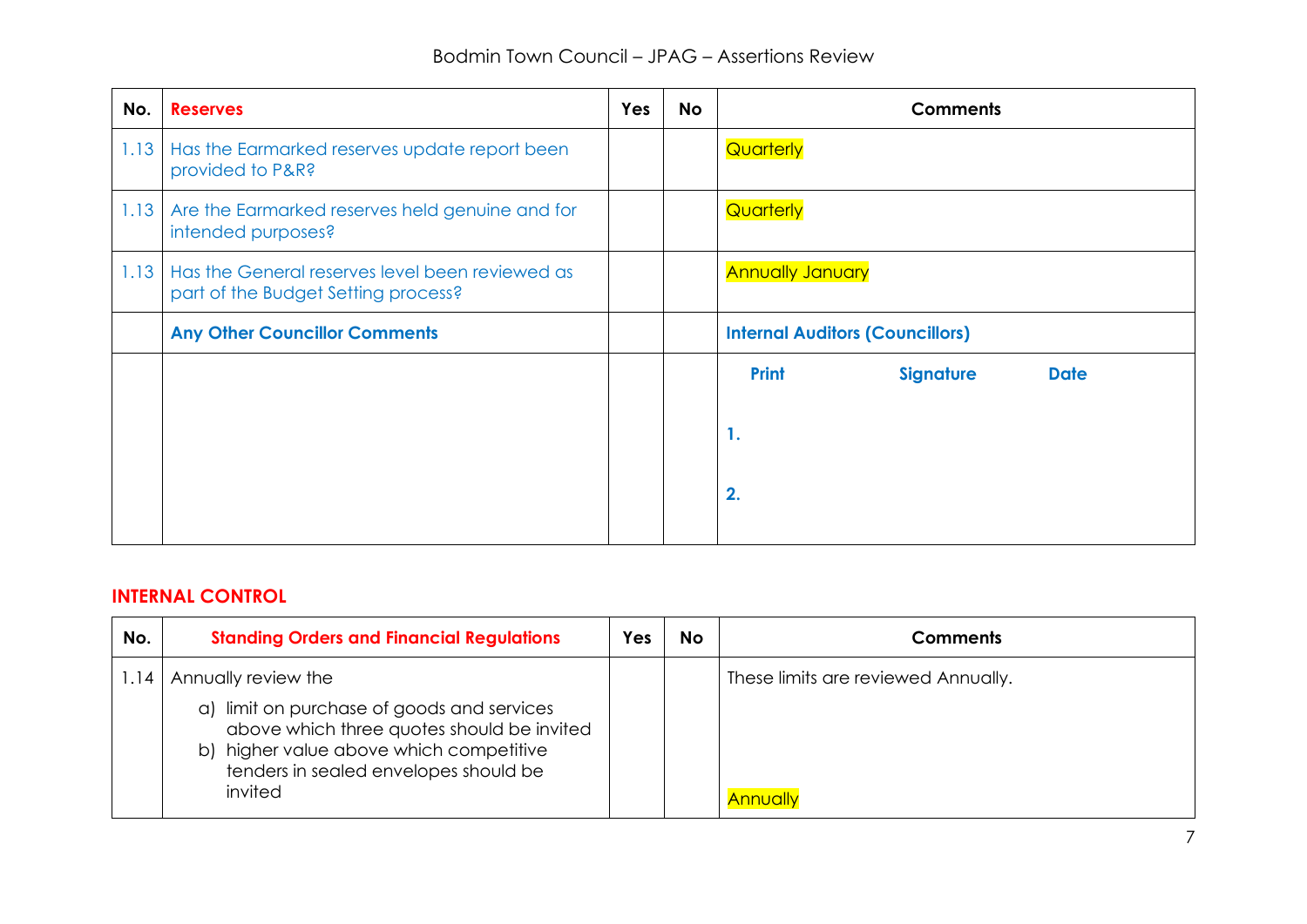# Bodmin Town Council – JPAG – Assertions Review

| c) other financial limits            |  |              |                                        |             |
|--------------------------------------|--|--------------|----------------------------------------|-------------|
| <b>Any Other Councillor Comments</b> |  |              | <b>Internal Auditors (Councillors)</b> |             |
|                                      |  | <b>Print</b> | <b>Signature</b>                       | <b>Date</b> |
|                                      |  | .            |                                        |             |
|                                      |  | 2.           |                                        |             |
|                                      |  |              |                                        |             |

| No.  | Safe and Efficient Arrangements to safeguard<br>public money                                                                                                                                                                                                                                                                                                                                                                                                         | Yes | No. | <b>Comments</b> |
|------|----------------------------------------------------------------------------------------------------------------------------------------------------------------------------------------------------------------------------------------------------------------------------------------------------------------------------------------------------------------------------------------------------------------------------------------------------------------------|-----|-----|-----------------|
|      | <b>Purchase invoices</b>                                                                                                                                                                                                                                                                                                                                                                                                                                             |     |     |                 |
| 1.15 | Where the supplier invoices paid on the schedule<br>relevant to the operations of the Council.                                                                                                                                                                                                                                                                                                                                                                       |     |     | <b>Monthly</b>  |
| 1.15 | For non-contract Invoices over £1500 or queried on<br>$schedule -$<br>1) An order was raised with the required<br>information (Supplier Name, Department,<br>Detail, Price)<br>Where the goods or services received?<br>21<br>Has the invoice been approved by<br>3)<br>committee and minutes been signed?<br>The invoice identifies the nominal account<br>4)<br>details and these match with the details<br>entered on SAGE?<br>5) VAT is correctly accounted for? |     |     | <b>Monthly</b>  |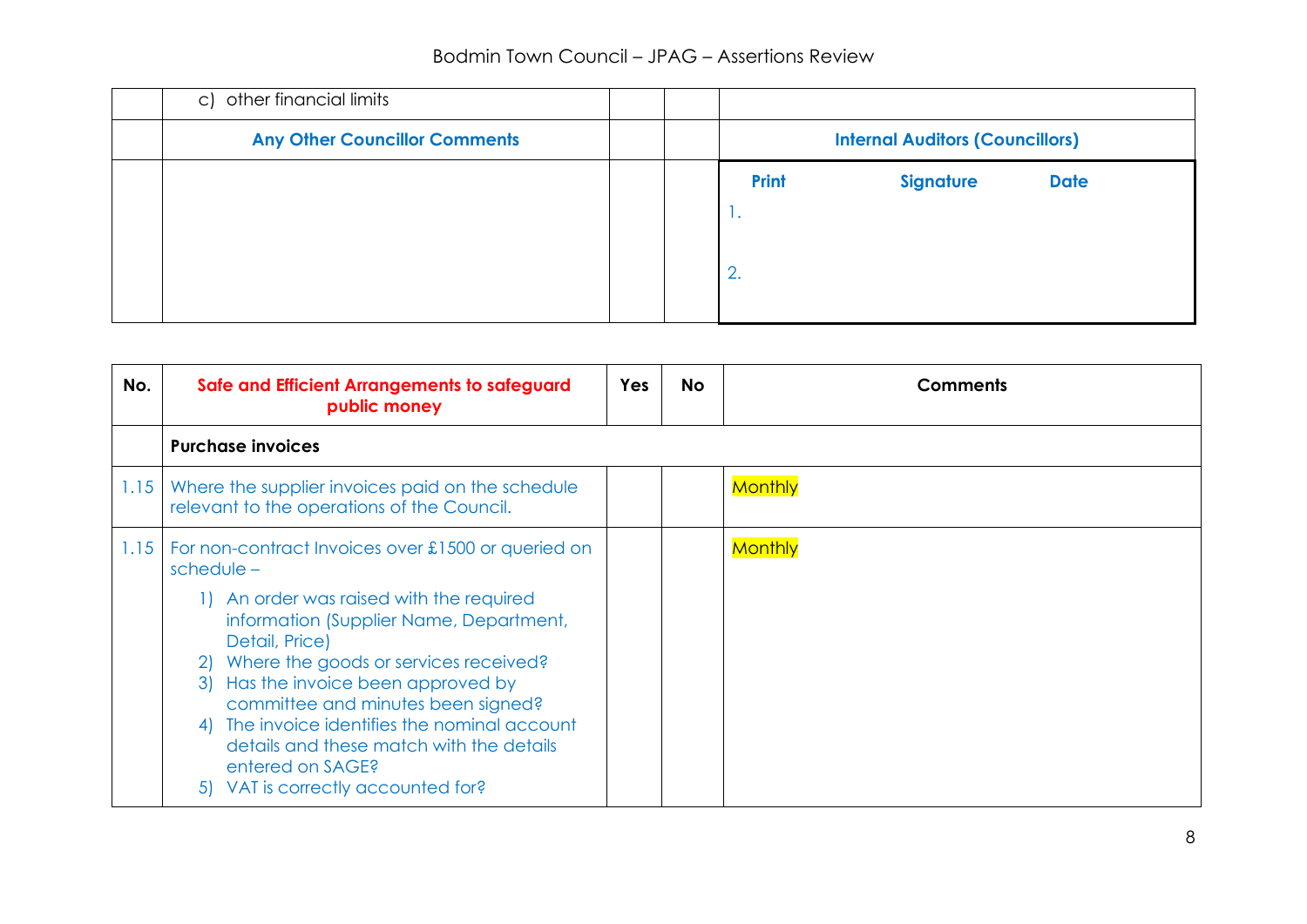| 1.15 | Is there division of duty involved in the transaction?<br>(i.e. separation between ordering of<br>goods/services, approval of the invoice and<br>entering the invoice within the accounts)                     |  | <b>Monthly</b> |
|------|----------------------------------------------------------------------------------------------------------------------------------------------------------------------------------------------------------------|--|----------------|
|      | <b>Sales Invoices</b><br>Invoices are raised for various matters - Shire House room hire, recharged services, partnership contributions and<br>compensation, leases, rentals and other miscellaneous services. |  |                |
| 1.15 | Chose 10 % sales invoice raised – Note Invoice<br>number range and chosen invoice numbers?                                                                                                                     |  | <b>Monthly</b> |
| 1.15 | For the chosen invoices has:<br>the correct customer been invoiced?<br>the correct charges been applied?<br>2)<br>the invoices been posted within the<br>3)<br>Council's accounts?                             |  | <b>Monthly</b> |
|      | Cash<br>The Community Services Reception as part of its facilities accepts cash, card payment and cheques.                                                                                                     |  |                |
| 1.15 | Have the daily cash amounts been entered into<br>the cash book, and then entered into SAGE?<br>Has this been carried out in a timely manner?<br>Does the amount match the bank statement?                      |  | <b>Monthly</b> |

| <b>Petty Cash</b>                                                                                      |  |
|--------------------------------------------------------------------------------------------------------|--|
| The Council hold floats for tills and petty cash for use for smaller amounts of expenditure ie postage |  |
| The Council currently operates with five petty cash floats                                             |  |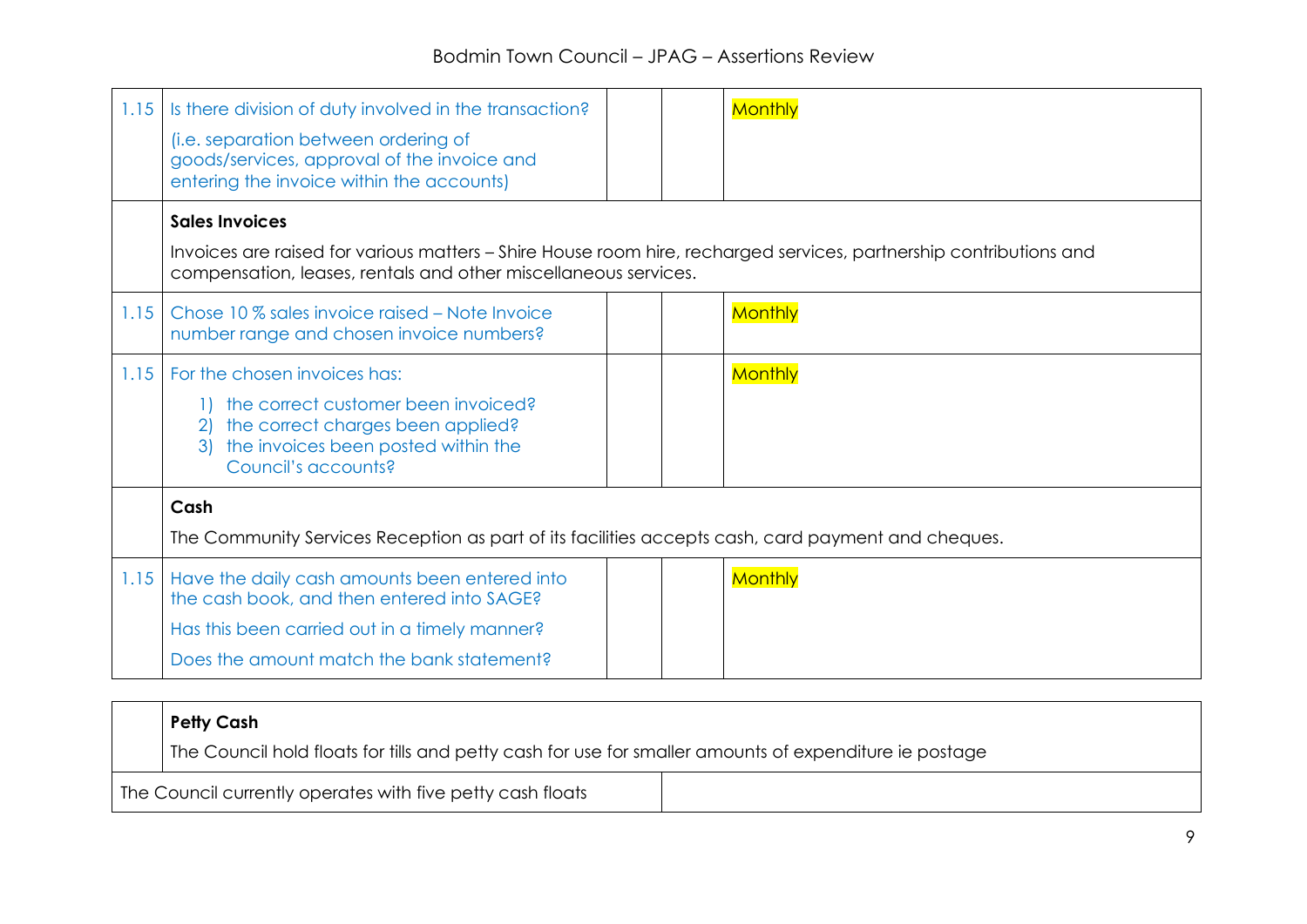|    | Bodmin Community Services Reception till - £160 - balanced | 4) Shire House Caretaker – $\pounds$ 10 balanced monthly |
|----|------------------------------------------------------------|----------------------------------------------------------|
|    | daily                                                      | 5) Bodmin Town Council - Max of £200 - balanced monthly  |
| 21 | Bodmin Town Museum - $£40 -$ balanced monthly              |                                                          |
| 31 | Bodmin Town Museum - Till Float £25.00 - balance annually  |                                                          |
|    |                                                            |                                                          |
|    |                                                            |                                                          |

| No.  | <b>Petty Cash</b>                                                                                                    | <b>Yes</b> | <b>No</b> | <b>Comments</b>                                 |
|------|----------------------------------------------------------------------------------------------------------------------|------------|-----------|-------------------------------------------------|
| 1.15 | Has the Petty Cash been Reconciled?                                                                                  |            |           | <b>Monthly</b>                                  |
| 1.15 | If the answer at (1) is 'No', is there reconciliation for<br>the previous month?                                     |            |           | <b>Monthly</b>                                  |
| 1.15 | Do all the vouchers have receipts attached?                                                                          |            |           | <b>Monthly</b>                                  |
| 1.15 | Have all the vouchers been entered in the Petty<br>Cash Ledgers and correctly analysed under the<br>budget headings? |            |           | <b>Monthly</b>                                  |
|      | <b>Any Other Councillor Comments</b>                                                                                 |            |           | <b>Internal Auditors</b>                        |
|      |                                                                                                                      |            |           | <b>Print</b><br><b>Signature</b><br><b>Date</b> |
|      |                                                                                                                      |            |           | 1.                                              |
|      |                                                                                                                      |            |           | 2.                                              |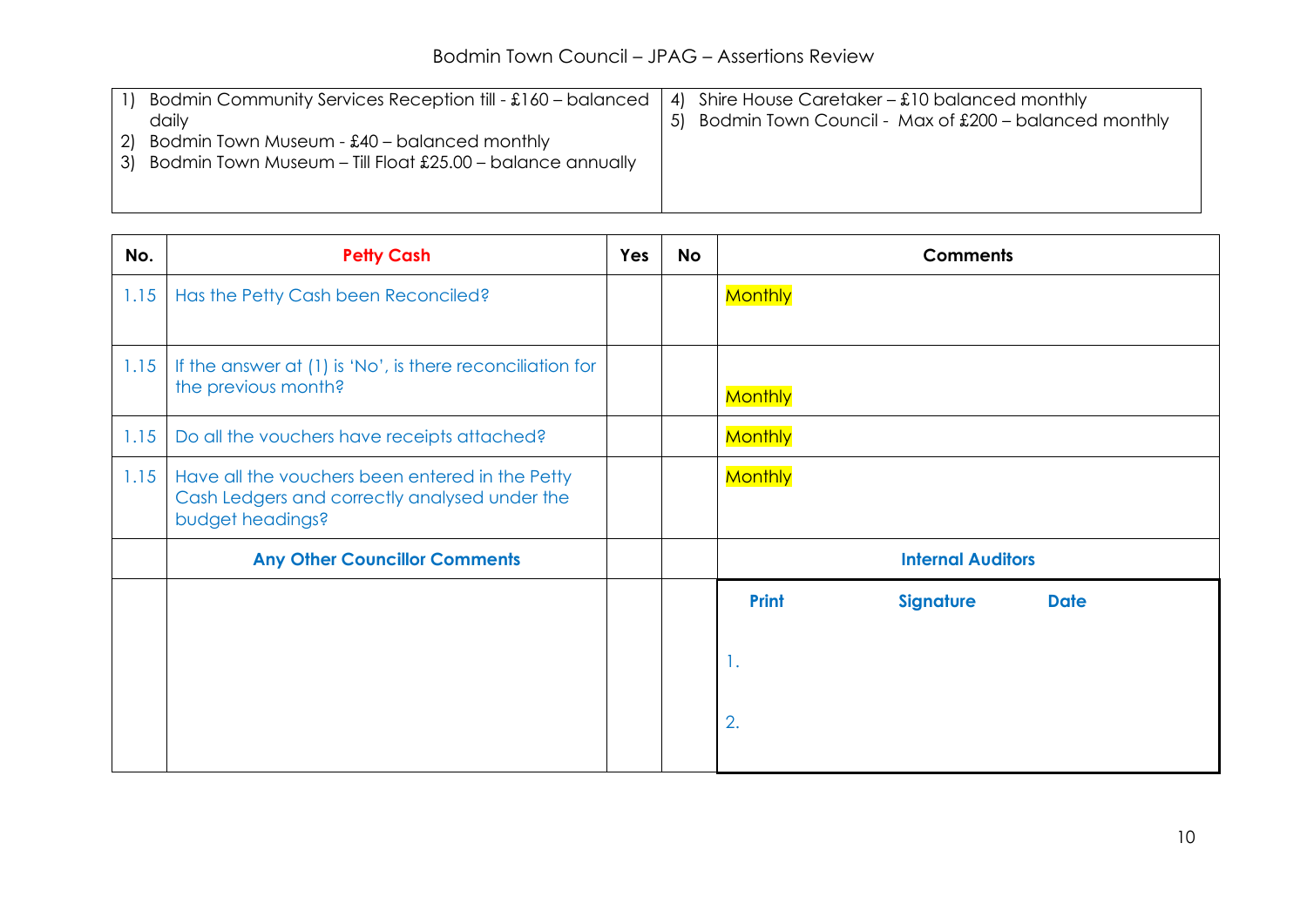| No.          | <b>Employment</b>                                                                                                                                                                                    | <b>Yes</b> | <b>No</b> | <b>Comments</b>                                         |
|--------------|------------------------------------------------------------------------------------------------------------------------------------------------------------------------------------------------------|------------|-----------|---------------------------------------------------------|
| 1.16         | New employees & Amended Pay Grades only:<br>Are copies of the Contracts of Employment<br>accessible and current?                                                                                     |            |           | Monthly - When required                                 |
| 1.16         | New employees & Amended Pay Grades only:<br>Are employees receiving the correct rate of pay for<br>their spinal point?<br>(Compare the Contract of Employment, Payslip)<br>and National Pay Scales). |            |           | All employees - Annually May<br>Monthly - When required |
| 1.16         | New employees & Amended Pay Grades only:<br>Pension calculations are correct for both employer<br>and employee contributions?                                                                        |            |           | All employees - Annually May<br>Monthly - When required |
|              | <b>Other Items</b>                                                                                                                                                                                   |            |           |                                                         |
| 1.17         | Has the monthly VAT return been completed on<br>time?                                                                                                                                                |            |           | <b>Monthly</b>                                          |
| 1.18         | Is the asset register adequate and current?                                                                                                                                                          |            |           | <b>Annually - July</b>                                  |
| 1.18<br>1.18 | Have there been any disposals?<br>Have the correct procedures been followed?                                                                                                                         |            |           | <b>Annually - July</b>                                  |
| 1.19<br>1.19 | Have any new long-term loans been taken out?<br>Do they require borrowing approval, and has<br>approval been sought?                                                                                 |            |           | <b>Annually - April</b>                                 |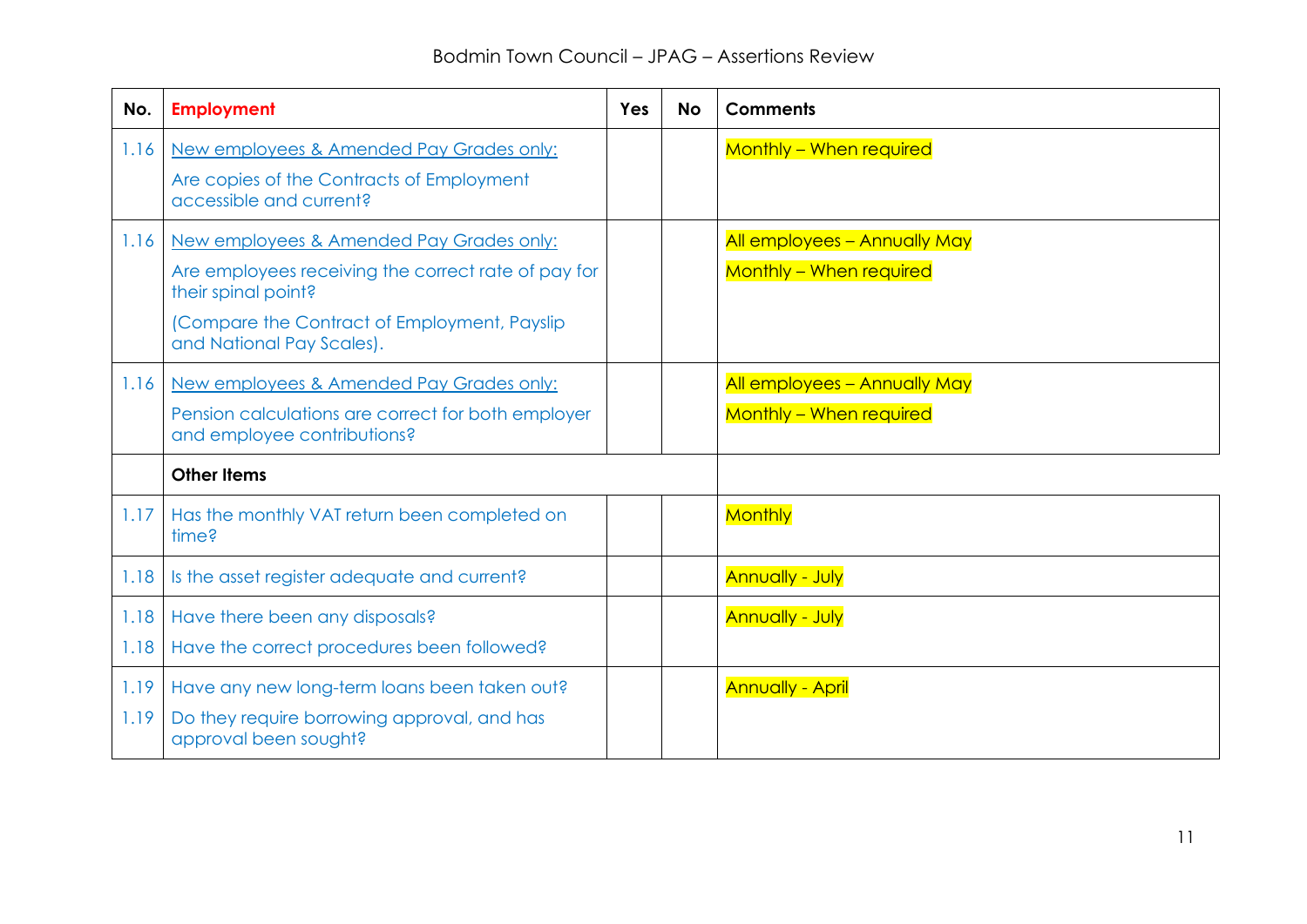| .20<br>Review of effectiveness |  |  | By reviewing this information this duty is being carried out.<br>I The <b>internal auditor</b> duties include reviewing all of these<br>assertions. |
|--------------------------------|--|--|-----------------------------------------------------------------------------------------------------------------------------------------------------|
|--------------------------------|--|--|-----------------------------------------------------------------------------------------------------------------------------------------------------|

#### **RISK MANAGEMENT**

| .32 <sub>1</sub> | Annually review the level of insurance which covers<br>cash and fidelity?                            |  | <b>Annually - November</b> |
|------------------|------------------------------------------------------------------------------------------------------|--|----------------------------|
| .32 <sub>1</sub> | Is the insurance cover for property owned by the<br>Council adequate?<br>Including Public Liability? |  | <b>Annually - November</b> |

# **INTERNAL AUDIT**

| 1.34 | Has the Internal Auditor been properly appointed<br>by the Council?                                                                         |  | <b>Review Annually</b> |
|------|---------------------------------------------------------------------------------------------------------------------------------------------|--|------------------------|
|      | Are they independent to the Council?                                                                                                        |  |                        |
|      | The Internal Auditor is considered to be competent<br>and has carried out internal audit work ethically,<br>with integrity and objectivity? |  |                        |
|      | Is an Audit Plan agreed? Does this include the<br>Council's risk assessment and wider internal control<br>arrangements?                     |  |                        |